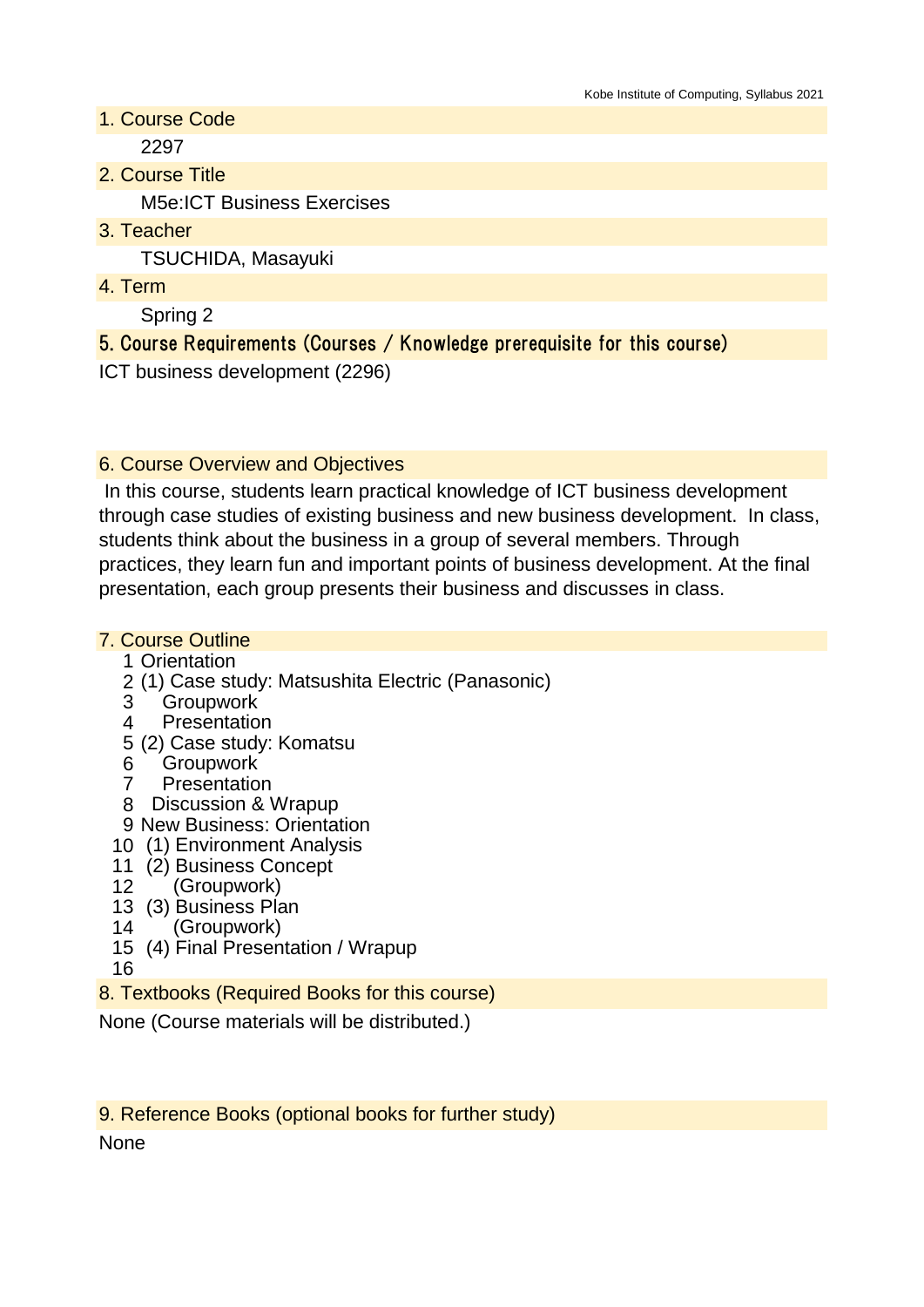10. Course Goals (Attainment Targets)

- (1) To be able to analyze the business, using environment analysis tools.
- (2) To acquire knowledge of customers value analysis, and to be able to use it.
- (3) To acquire knowledge of business model, and to be able to analyze existing business models and think out new business model.
- (4) To acquire knowledge of business concept and plan, and to be able to use it.
- (5)
- (6)
- $(7)$
- (8)

11. Correspondence relationship between Educational goals and Course goals

| Educational goals of the school | <b>Course Goals</b>                                          |                            |                |
|---------------------------------|--------------------------------------------------------------|----------------------------|----------------|
| High level ICT                  | <b>Basic academic skills</b>                                 |                            |                |
| skills                          | Specialized knowledge and literacy                           | (1), (2), (3), (4)         |                |
| Human skill<br>(Tankyu skill)   | Ability to continually improve own strengths                 |                            |                |
|                                 | Ability to discover and<br>resolve the problem<br>in society | <b>Problem setting</b>     | (3)            |
|                                 |                                                              | <b>Hypothesis planning</b> | (4)            |
|                                 |                                                              | <b>Hypothesis testing</b>  | (4             |
|                                 |                                                              | <b>Practice</b>            | 2),<br>(4)     |
|                                 | Fundamental                                                  | Ability to step forward    | (4)            |
|                                 | Competencies for                                             | Ability to think through   | $(3)$ .<br>(4) |
|                                 | <b>Working Persons</b>                                       | Ability to work in a team  | (3)<br>. (4)   |
| <b>Professional ethics</b>      |                                                              |                            |                |

# 12. Evaluation

| Goals                          | Evaluation method & point allocation                                                                                                                  |      |         |    |                           |       |
|--------------------------------|-------------------------------------------------------------------------------------------------------------------------------------------------------|------|---------|----|---------------------------|-------|
|                                | examination                                                                                                                                           | Quiz | Reports |    | Presentation Deliverables | Other |
| 1                              |                                                                                                                                                       |      |         |    |                           |       |
| $\overline{2}$                 |                                                                                                                                                       |      |         |    |                           |       |
| $\overline{3}$                 |                                                                                                                                                       |      |         |    |                           |       |
| 4                              |                                                                                                                                                       |      |         |    |                           |       |
| $\overline{5}$                 |                                                                                                                                                       |      |         |    |                           |       |
| $6^{\circ}$                    |                                                                                                                                                       |      |         |    |                           |       |
|                                |                                                                                                                                                       |      |         |    |                           |       |
| $\overline{8}$                 |                                                                                                                                                       |      |         |    |                           |       |
| <b>Allocation</b>              |                                                                                                                                                       |      | 60      | 40 |                           |       |
| <b>13. Evaluation Criteria</b> |                                                                                                                                                       |      |         |    |                           |       |
| Examination                    |                                                                                                                                                       |      |         |    |                           |       |
| Quiz                           |                                                                                                                                                       |      |         |    |                           |       |
| <b>Reports</b>                 | The contents of daily class reflection must be done well.<br>The consideration must be discussed logically and an original view<br>point is expected. |      |         |    |                           |       |
| Presentation                   | The proposal will be presented logically based on the basic<br>business knowledge and group discussion.                                               |      |         |    |                           |       |
| <b>Deliverables</b>            |                                                                                                                                                       |      |         |    |                           |       |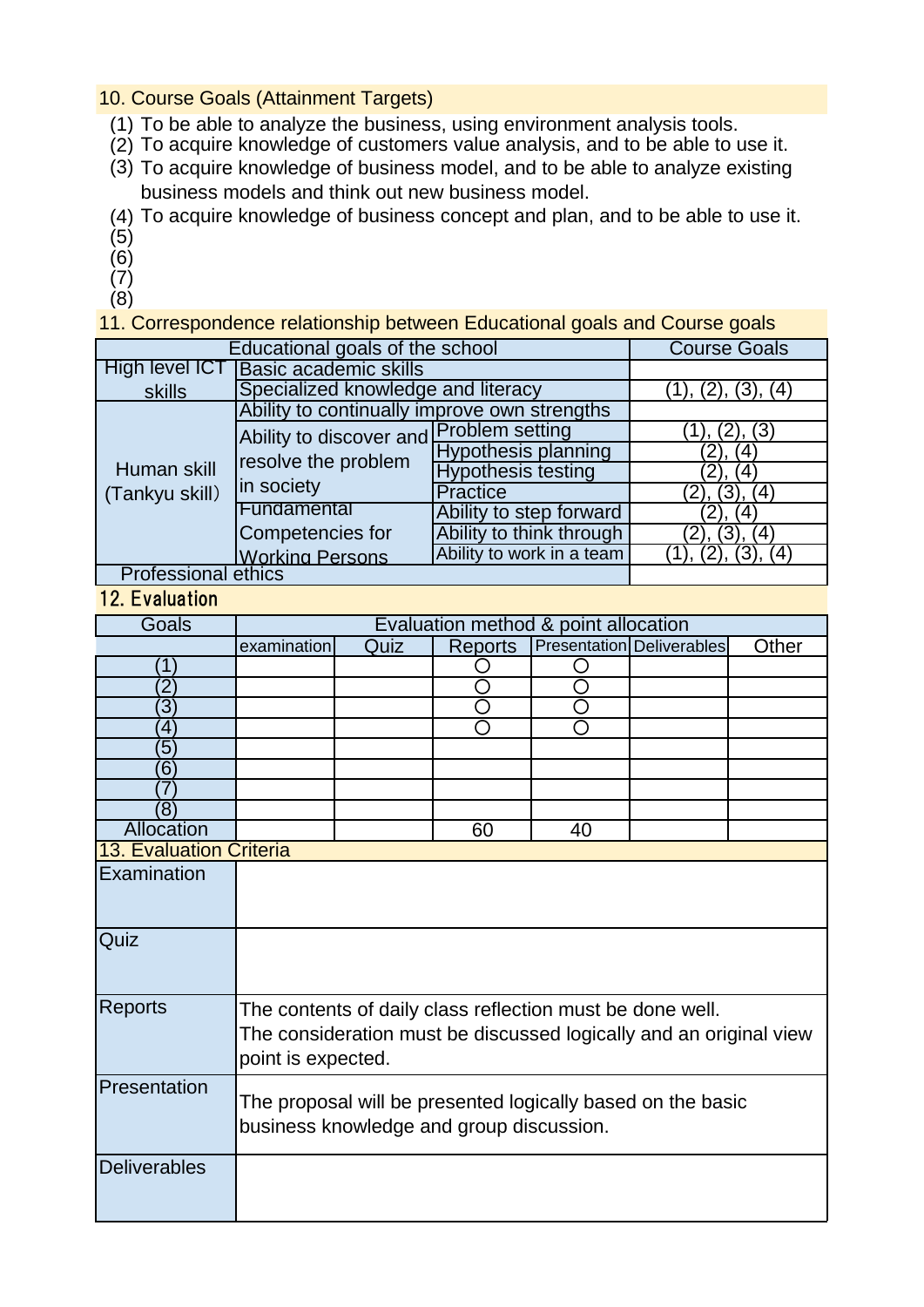| Other |                            |                                                                                                         |              |  |  |
|-------|----------------------------|---------------------------------------------------------------------------------------------------------|--------------|--|--|
|       | <b>14. Active Learning</b> |                                                                                                         |              |  |  |
|       |                            | Hourly percentage of active learning within the whole class time                                        | 80%          |  |  |
|       |                            | Active learning such as problem solving assignment using the<br>knowledge and skills acquired in class. | All the time |  |  |
|       |                            | 2 Active learning such as group works and discussions.                                                  | All the time |  |  |
|       |                            | 3 Outcome presentations and feedbacks.                                                                  | All the time |  |  |
|       | conducted.                 | 4 Students actively make decisions on how the class should be                                           | All the time |  |  |

15. Notes

If there are less than or equal 3 students, I may not offer the classes.

#### 16. Course plan

(Notice) This plan is tentative and might be changed at the time of delivery

Lesson 1-2: Orientation,

Case study "Matsushita Electric(Panasonic)"

(Lecture 60min, Group Work 120min)

The overview and the introduction of the course are explained. Understand the case study method, and study group for existing business.

1. Orientation, Case study

2. Case study "Matsushita Electric" (1) Understanding

Lesson 3-4: Case study "Matsushita Electric" Group Work, Presentation

(Group Work 120min,Presentation 60min)

Study group for existing business.

1. Case study "Matsushita Electric" (2) Group Work

2. Case study "Matsushita Electric" (3) Presentation